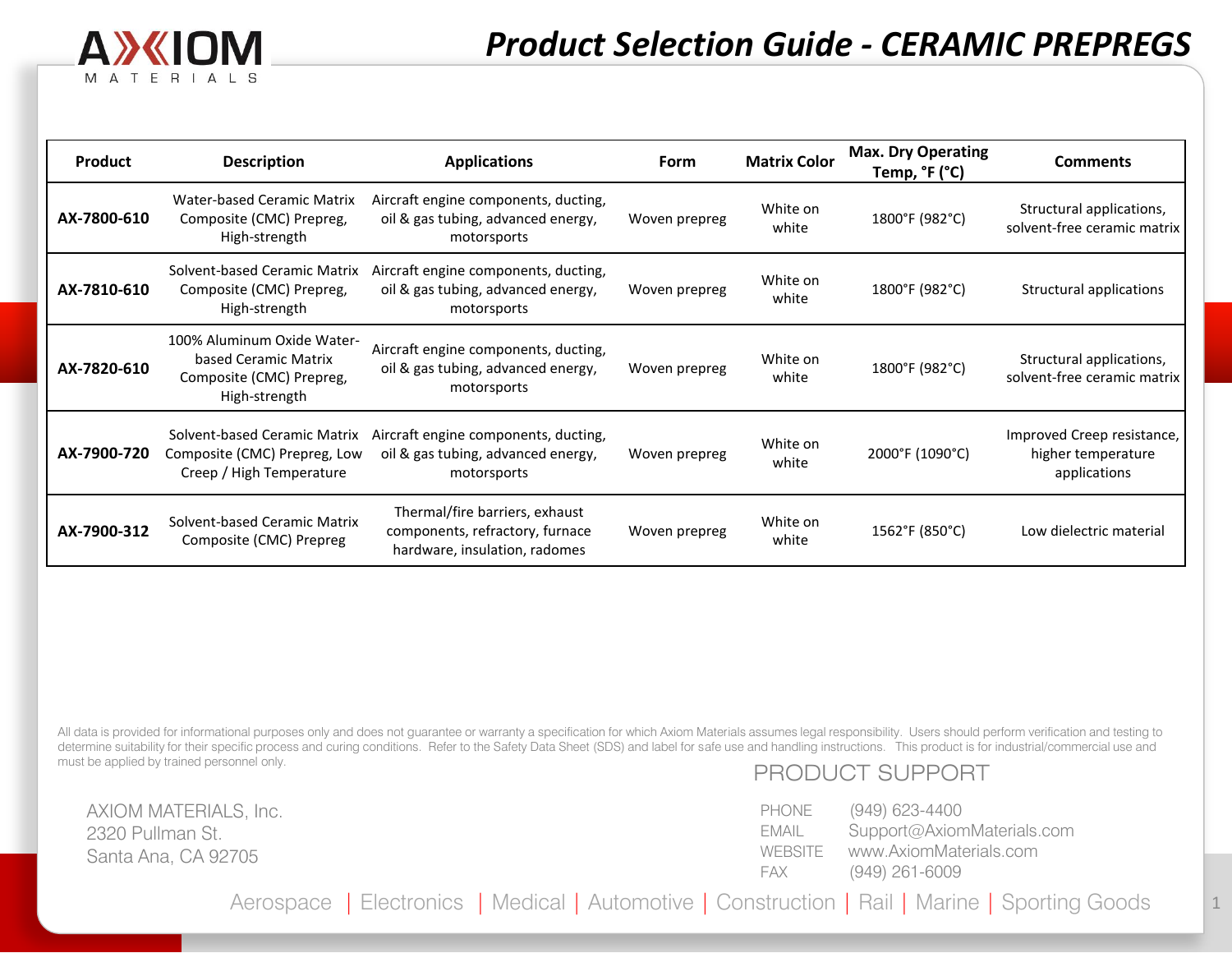

| <b>Product</b>      | <b>Description</b>                                             | <b>Applications</b>                                                                       | Form                       | <b>Matrix Color</b> | <b>Max. Dry Operating</b><br>Temp, °F (°C) | Comments                                                                                                  |
|---------------------|----------------------------------------------------------------|-------------------------------------------------------------------------------------------|----------------------------|---------------------|--------------------------------------------|-----------------------------------------------------------------------------------------------------------|
| CerFace™<br>AX-8900 | Solvent-based Ceramic Matrix<br>Composite (CMC) Surfacing Film | Aircraft engine components,<br>ducting, oil & gas tubing,<br>advanced energy, motorsports | 24" Wide<br>Supported Film | White               | 2000°F (1090°C)                            | Improved surface finish,<br>localized impact protection, co-<br>cures with ox-ox solvent-based<br>prepreg |

All data is provided for informational purposes only and does not guarantee or warranty a specification for which Axiom Materials assumes legal responsibility. Users should perform verification and testing to determine suitability for their specific process and curing conditions. Refer to the Safety Data Sheet (SDS) and label for safe use and handling instructions. This product is for industrial/commercial use and must be applied by trained personnel only.

PRODUCT SUPPORT

AXIOM MATERIALS, Inc. 2320 Pullman St. Santa Ana, CA 92705

PHONE (949) 623-4400 EMAIL Support@AxiomMaterials.com WEBSITE www.AxiomMaterials.com FAX (949) 261-6009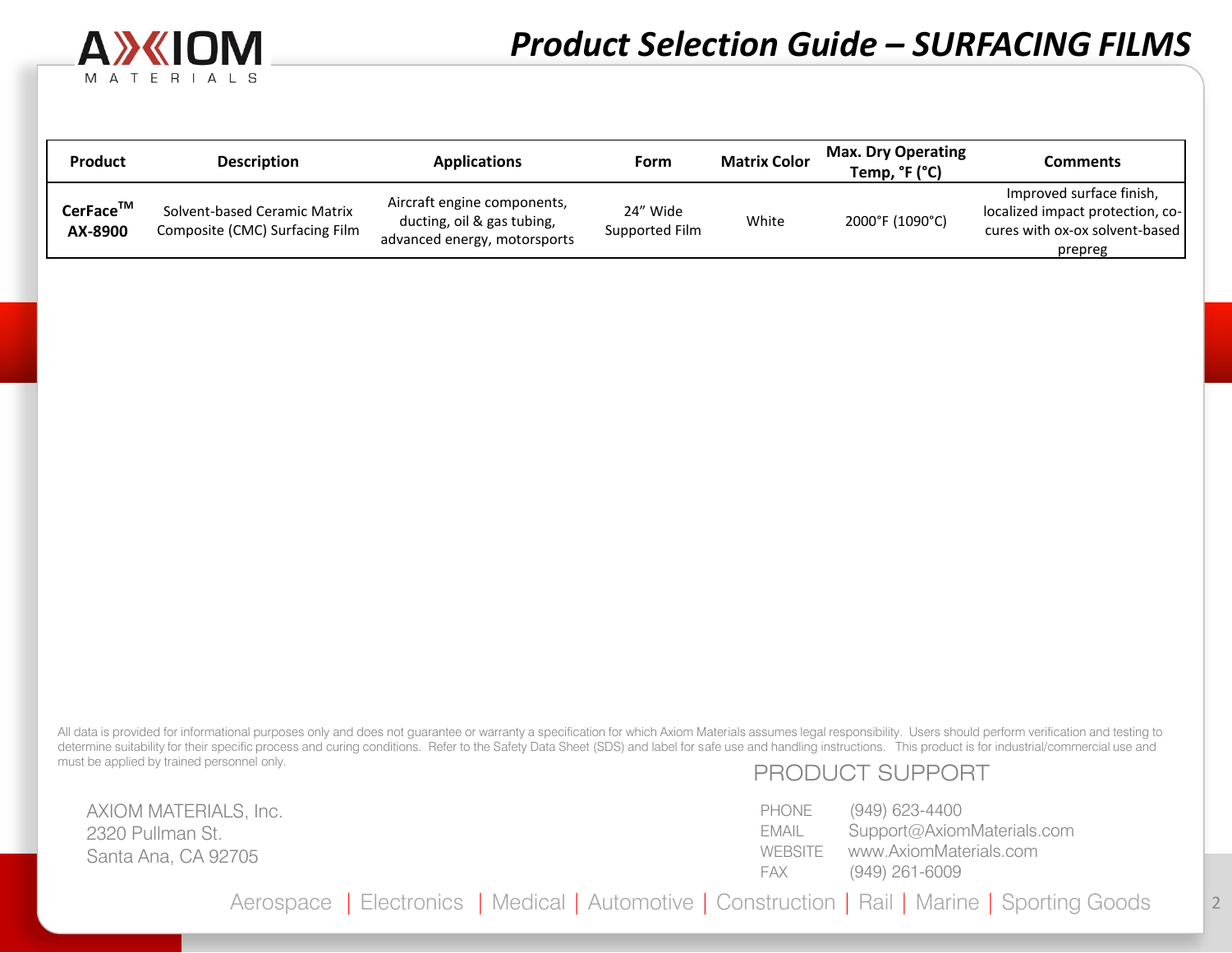## *Product Selection Guide – WOVEN FIBERGLASS PREPREGS*

| <b>Product</b>   | <b>Description</b>                                                          | <b>Applications</b>                                                                            | <b>Form</b>                                  | Color                   | Temp, °F (°C)                                   | <b>Nominal Cure Max. Dry Operating</b><br>Temp, °F (°C) | <b>Comments</b>                                                                     |
|------------------|-----------------------------------------------------------------------------|------------------------------------------------------------------------------------------------|----------------------------------------------|-------------------------|-------------------------------------------------|---------------------------------------------------------|-------------------------------------------------------------------------------------|
| AX-3100          | <b>Toughened Low Dielectric</b><br><b>Epoxy Fiberglass Prepreg</b>          | High transmission applications,<br>radomes                                                     | Woven Prepreg,<br>solution coated            | Off-white on<br>white   | 250°F (121°C)                                   | 200°F (93°C)                                            | Meets FAR 25.853.                                                                   |
| AX-3110          | Toughened, Flame Retardant<br><b>Epoxy Fiberglass Prepreg</b>               | Flame retardant laminates,<br>honeycomb and foam panels                                        | <b>Woven Prepreg</b><br>(1 or 2-side coated) | Off-white on<br>white   | 250°F (121°C)                                   | 180°F (82°C)                                            | Meets FAR 25.853.                                                                   |
| <b>AX-3112T</b>  | <b>High Toughness</b><br>Flame Retardant<br><b>Epoxy Fiberglass Prepreg</b> | High toughness, flame retardant<br>laminates, ducting, honeycomb<br>panels, and foam panels    | Woven Prepreg,<br>solution coated            | Off-white on<br>white   | 250°F (121°C)                                   | 200°F (93°C)                                            | Meets FAR 25.853. High<br>Temp (HT) grade available.                                |
| AX-3170          | <b>Cyanate Ester</b><br><b>Fiberglass Prepreg</b>                           | High service temperature<br>laminates with low dielectric<br>constant & low dissipation factor | <b>Woven Prepreg</b><br>(1 or 2-side coated) | Clear on<br>white       | 260°F (127°C)                                   | 700°F (371°C)                                           | 700°F service achieved<br>using 550°F post cure                                     |
| AX-3180          | Low OSU / FST Epoxy<br><b>Fiberglass Prepreg</b>                            | Aircraft interior laminates &<br>panels, A/C ducting                                           | <b>Woven Prepreg</b><br>(1 or 2-side coated) | White on<br>white       | 250°F (121°C)                                   | 250°F (121°C)                                           | Meets 25.853 & FST / OSU<br>Snap Cure (SC) available.                               |
| AX-3201          | <b>Toughened Epoxy Fiberglass</b><br><b>Laminating Prepreg</b>              | High strength laminates requiring<br>good structural properties<br>and/or high clarity         | <b>Woven Prepreg</b><br>(1 or 2-side coated) | White on<br>white       | Variable                                        | 250°F (121°C)                                           | Flame Retardant (FR), Snap<br>Cure (S), and Extended Life<br>(EL) grades available. |
| AX-3206          | <b>Toughened Epoxy Fiberglass</b><br><b>Laminating Prepreg</b>              | High toughness laminates for<br>prosthetics and race car industry                              | <b>Woven Prepreg</b><br>(1 or 2-side coated) | White on<br>white       | Variable                                        | 250°F (121°C)                                           | More toughened than<br>AX-3201 series.                                              |
| AX-3210          | Flame Retardant, Modified<br>Vinyl Ester Fiberglass Prepreg                 | General purpose laminates                                                                      | <b>Woven Prepreg</b><br>(1 or 2-side coated) | Off-white on<br>white   | 275°F (135°C)                                   | 300°F (149°C)                                           | Styrene-free.<br>Room temp storage.                                                 |
| AX-3220          | High Temperature Epoxy<br><b>Fiberglass Prepreg</b>                         | High temperature laminates and<br>high temperature ducting                                     | <b>Woven Prepreg</b><br>(1 or 2-side coated) | Clear on<br>white       | 350°F (177°C)                                   | 400°F (204°C)                                           | Post cure recommended<br>for peak performance.<br>FR grade available.               |
| AX-3230          | Flame Retardant, Modified<br>Polyester Fiberglass Prepreg                   | General purpose laminates                                                                      | <b>Woven Prepreg</b><br>(1 or 2-side coated) | Light pink on<br>white  | 275°F (135°C)                                   | 300°F (149°C)                                           | Styrene-free.<br>Room temp storage.                                                 |
| <b>AX-3260EL</b> | <b>Epoxy Fiberglass Tooling</b><br>Prepreg                                  | Low temperature cure,<br>high temperature service tooling (1 or 2-side coated)                 | <b>Woven Prepreg</b>                         | Light amber<br>on white | 125°F (52°C)<br>initial, 380°F<br>(193°C) final | 375°F (191°C)                                           | Low temperature initial<br>cure, then free-standing<br>postcure to achieve Tg       |
| AX-3270          | <b>Structural Epoxy Fiberglass</b><br>Prepreg                               | Structural composite<br>components                                                             | <b>Woven Prepreg</b><br>(1 or 2-side coated) | Cream on<br>white       | 300°F (149°C)                                   | 350°F (177°C)                                           | Color variations available.<br>Flame retardance available.                          |
| AX-3300          | High Temperature Phenolic<br>Laminating Fiberglass Prepreg                  | Ballistic panels, high temperature<br>laminates                                                | Woven Prepreg,<br>solution coated            | Amber on<br>white       | 300°F (149°C)                                   | 500°F (260°C)                                           | Resin meets MIL-R-9299C                                                             |
| AX-3500          | <b>Toughened Phenolic</b><br><b>Fiberglass Prepreg</b>                      | Honeycomb panels for aircraft<br>interior components                                           | Woven Prepreg,<br>solution coated            | Amber on<br>white       | 275°F (135°C)                                   | 250°F (121°C)                                           | Press grade and layup<br>grade available.                                           |
|                  | AX-3605 Modified Silica S-glass Prepreg                                     | High service temp laminates for<br>insulation & aircraft structures                            | Woven Prepreg,<br>solution coated            | White on<br>white       | 350°F (177°C)                                   | 950°F (510°C)                                           | For autoclave or pressing<br>processes. Low tack.                                   |
| AX-3611          | <b>MDA-free Condensation</b><br>Polyimide Fiberglass Prepreg                | High temp laminating<br>applications                                                           | Woven Prepreg,<br>solution coated            | Amber on<br>white       | 350°F (177°C)                                   | 640°F (338°C)                                           | MDA-free                                                                            |

**NC** 

MATERIALS

Δ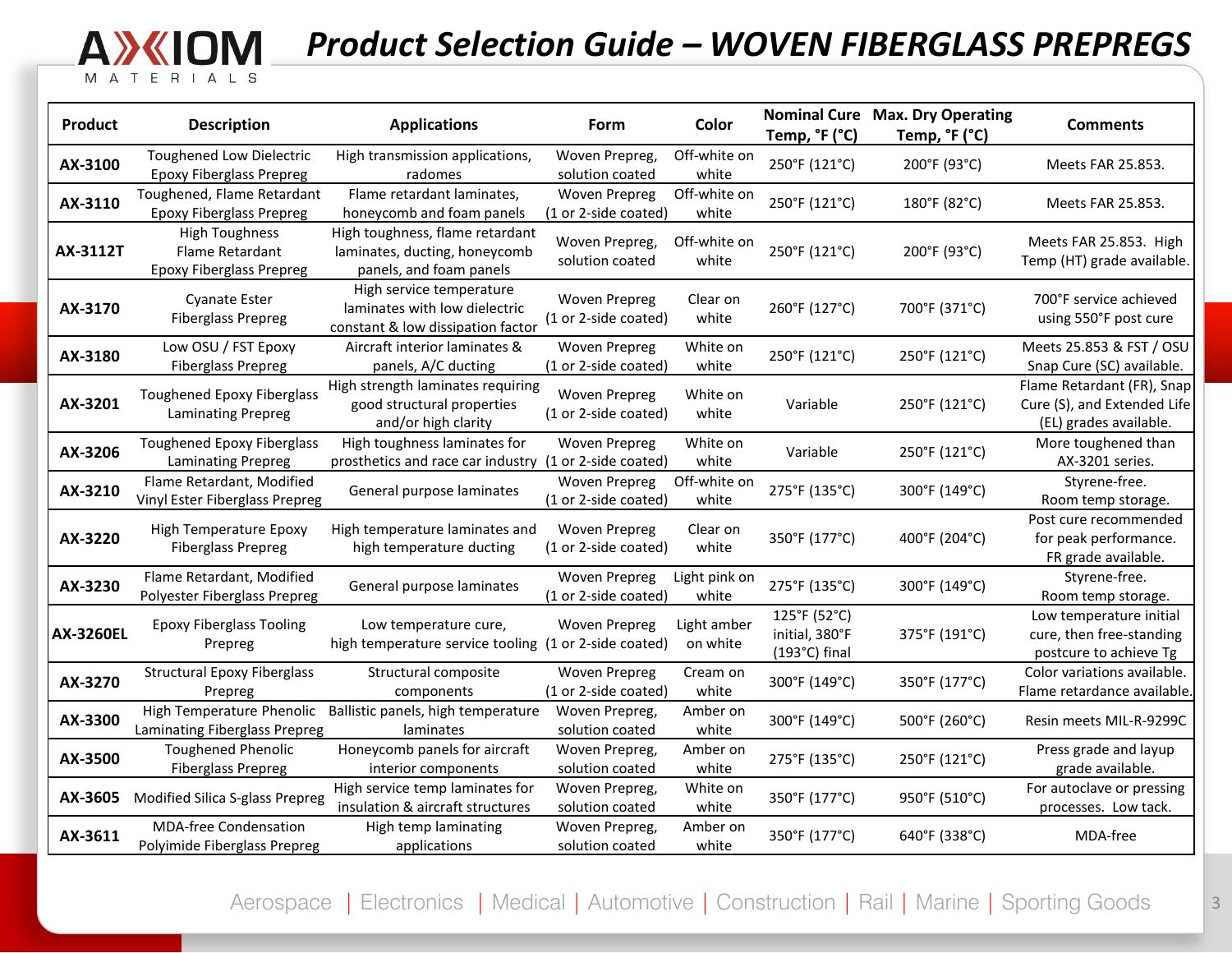

### *Product Selection Guide – WOVEN ARAMID PREPREGS*

| Product  | <b>Description</b>                                                   | <b>Applications</b>                                                                                  | <b>Form</b>                                  | Color                  | Temp, °F (°C) | <b>Nominal Cure Max. Dry Operating</b><br>Temp, °F (°C) | <b>Comments</b>                                                                       |
|----------|----------------------------------------------------------------------|------------------------------------------------------------------------------------------------------|----------------------------------------------|------------------------|---------------|---------------------------------------------------------|---------------------------------------------------------------------------------------|
| AX-4110  | Toughened, Flame Retardant<br><b>Epoxy Aramid Prepreg</b>            | Flame retardant laminates,<br>honeycomb panels, and foam panels                                      | <b>Woven Prepreg</b><br>(1 or 2-side coated) | Off-white on<br>yellow | 250°F (121°C) | 180°F (82°C)                                            | <b>Meets FAR 25.853</b>                                                               |
| AX-4112T | High Performance,<br><b>Toughened Epoxy</b><br><b>Aramid Prepreg</b> | High toughness, FR laminates,<br>ducting, honeycomb panels, and<br>foam panels                       | Woven Prepreg,<br>solution coated            | Off-white on<br>yellow | 250°F (121°C) | 200°F (93°C)                                            | <b>Meets FAR 25.853</b>                                                               |
| AX-4151  | Modified PVB Phenolic<br><b>Aramid Prepreg</b>                       | High strength and impact-resistant<br>bonding and laminating typically for<br>ballistic applications | <b>Woven Prepreg</b><br>(1 or 2-side coated) | Off-white on<br>vellow | 275°F (135°C) | 180°F (82°C)                                            | Resin meets<br>MIL-DTL-62474F                                                         |
| AX-4180  | Low OSU / FST Epoxy<br><b>Aramid Prepreg</b>                         | Aircraft interior laminates & panels,<br>A/C ducting                                                 | <b>Woven Prepreg</b><br>(1 or 2-side coated) | White on<br>vellow     | 250°F (121°C) | 250°F (121°C)                                           | Meets FAR 25.853 & FST<br>/ OSU requirements                                          |
| AX-4201  | <b>Toughened Epoxy Aramid</b><br><b>Laminating Prepreg</b>           | High strength laminates requiring<br>good structural properties and/or<br>high clarity               | <b>Woven Prepreg</b><br>(1 or 2-side coated) | Clear on<br>yellow     | Variable      | 250°F (121°C)                                           | Flame Retardant (FR),<br>Snap Cure (S), and<br>Extended Life (EL)<br>grades available |
| AX-4210  | Flame Retardant, Modified<br>Vinyl Ester Aramid Prepreg              | General purpose laminates                                                                            | <b>Woven Prepreg</b><br>(1 or 2-side coated) | Off-white on<br>yellow | 275°F (135°C) | 300°F (149°C)                                           | Styrene-free.<br>Room temp storage.                                                   |
| AX-4220  | High Temperature<br><b>Epoxy Laminating</b><br><b>Aramid Prepreg</b> | High temperature laminates and high<br>temperature ducting                                           | <b>Woven Prepreg</b><br>(1 or 2-side coated) | Clear on<br>yellow     | 350°F (177°C) | 400°F (204°C)                                           | Post cure recommended<br>for peak performance.<br>FR grade available.                 |
| AX-4230  | Flame Retardant, Modified<br>Vinyl Ester Aramid Prepreg              | General purpose laminates                                                                            | <b>Woven Prepreg</b><br>(1 or 2-side coated) | Pink<br>on yellow      | 275°F (135°C) | 300°F (149°C)                                           | Styrene-free.<br>Room temp storage.                                                   |
| AX-4270  | <b>Structural Epoxy Aramid</b><br>Prepreg                            | Structural composite components                                                                      | <b>Woven Prepreg</b><br>(1 or 2-side coated) | Cream on<br>yellow     | 300°F (149°C) | 350°F (177°C)                                           | Color variations<br>available. Flame<br>retardance available.                         |
| AX-4300  | High Temperature Phenolic<br>Laminating Aramid Prepreg               | Ballistic panels, high temperature<br>laminates                                                      | Woven Prepreg,<br>solution coated            | Amber on<br>yellow     | 300°F (149°C) | 500°F (260°C)                                           | Resin meets<br>MIL-R-9299C                                                            |
| AX-4500  | <b>Toughened Phenolic Aramid</b><br>Prepreg, Self-Adhesive           | Honeycomb panels for aircraft<br>interior components                                                 | Woven Prepreg,<br>solution coated            | Amber on<br>yellow     | 275°F (135°C) | 250°F (121°C)                                           | Press grade and layup<br>grade available                                              |

All data is provided for informational purposes only and does not guarantee or warranty a specification for which Axiom Materials assumes legal responsibility. Users should perform verification and testing to determine suitability for their specific process and curing conditions. Refer to the Safety Data Sheet (SDS) and label for safe use and handling instructions. This product is for industrial/commercial use and must be applied by trained personnel only.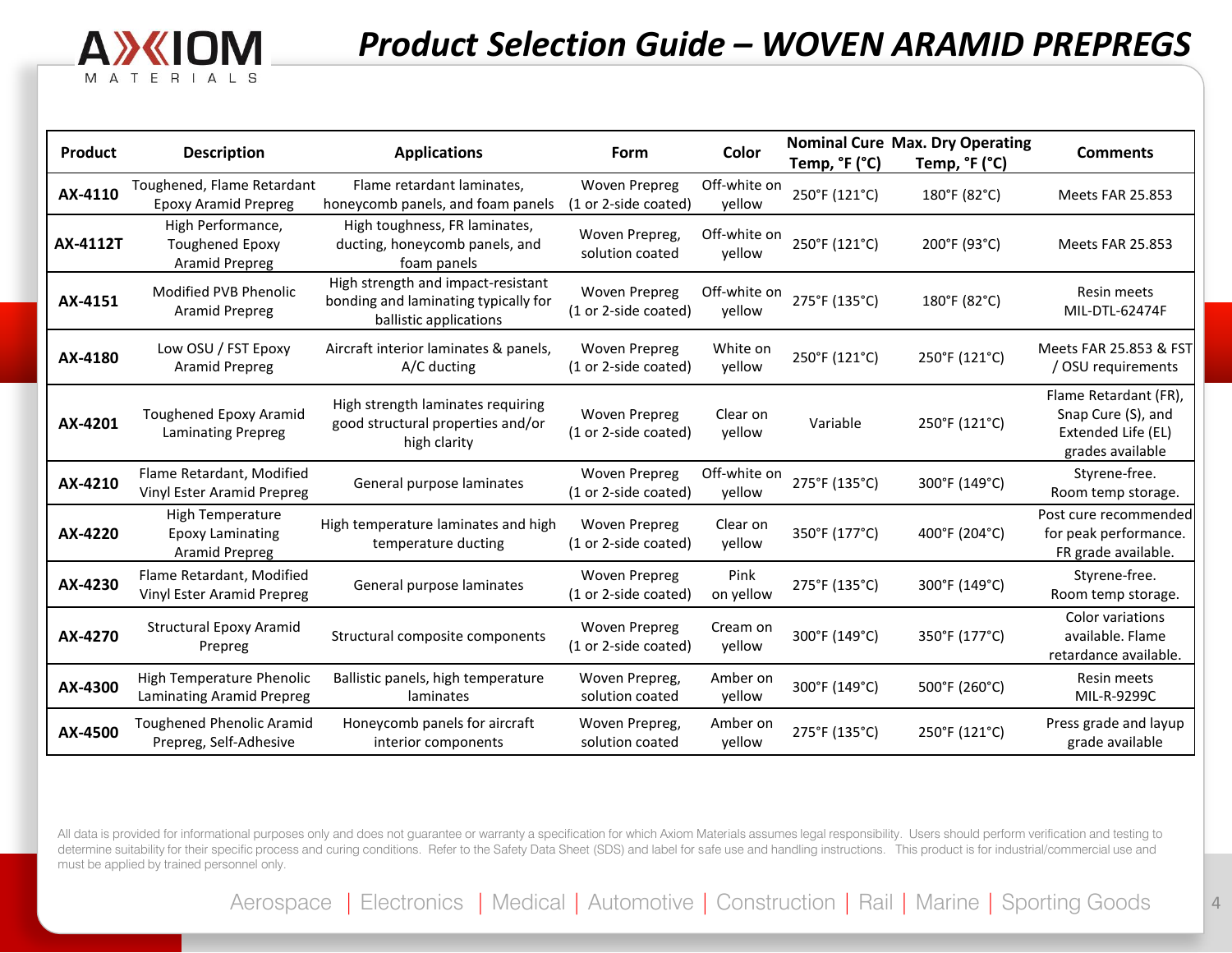# *Product Selection Guide – WOVEN CARBON PREPREGS*

| Product          | <b>Description</b>                                         | <b>Applications</b>                                                                                                                | Form                                         | Color                         | Temp, °F (°C)                                            | <b>Nominal Cure Max. Dry Operating</b><br>Temp, °F (°C) | <b>Comments</b>                                                                    |
|------------------|------------------------------------------------------------|------------------------------------------------------------------------------------------------------------------------------------|----------------------------------------------|-------------------------------|----------------------------------------------------------|---------------------------------------------------------|------------------------------------------------------------------------------------|
| <b>AX-5112T</b>  | High Toughness,<br>Flame Retardant Epoxy<br>Carbon Prepreg | High toughness, flame retardant<br>laminates, ducting, & honeycomb<br>panels                                                       | Woven Prepreg,<br>solution coated            | Off-white<br>on black         | 250°F (121°C)                                            | 200°F (93°C)                                            | Meets FAR 25.853.                                                                  |
| AX-5170          | <b>Cyanate Ester</b><br>Carbon Prepreg                     | High service temperature laminates                                                                                                 | <b>Woven Prepreg</b><br>(1 or 2-side coated) | Clear on<br>black             | 260°F (127°C)                                            | 700°F (371°C)                                           | 700°F service achieved<br>using 550°F post cure                                    |
| AX-5180          | Low OSU / FST Epoxy<br><b>Carbon Prepreg</b>               | Aircraft interior laminates & panels,<br>A/C ducting                                                                               | <b>Woven Prepreg</b><br>(1 or 2-side coated) | White on<br>black             | 250°F (121°C)                                            | 250°F (121°C)                                           | Meets FAR 25.853 & FST /<br>OSU requirements.<br>Color variations available.       |
| AX-5201          | <b>Toughened Epoxy Carbon</b><br><b>Laminating Prepreg</b> | High strength laminates requiring good<br>structural properties and/or high<br>clarity                                             | <b>Woven Prepreg</b><br>(1 or 2-side coated) | Clear or<br>black on<br>black | Variable                                                 | 250°F (121°C)                                           | Flame Retardant (FR), Snap<br>Cure (S), and Extended Life<br>(EL) grades available |
| <b>AX-5202HT</b> | High Temp Cosmetic Epoxy<br><b>Carbon Prepreg</b>          | UV resistant parts requiring high<br>thermal resistance                                                                            | <b>Woven Prepreg</b><br>(1 or 2-side coated) | Clear on<br>black             | Variable                                                 | 425°F (218°C)                                           | Used extensively in<br>autosport applications                                      |
| AX-5204          | <b>Epoxy Carbon Laminating</b><br>Prepreg for High-clarity | Variable temperature cure prepreg for<br>UV resistant cosmetic laminates                                                           | <b>Woven Prepreg</b><br>(1 or 2-side coated) | Light black<br>on black       | Variable                                                 | 250°F (121°C)                                           | Used extensively in<br>automotive applications                                     |
| AX-5205          | Epoxy Carbon Prepreg for<br><b>High Quality Surface</b>    | Low temp or standard temp option for<br>laminates requiring a high quality<br>surface and cosmetic appearance                      | <b>Woven Prepreg</b><br>(1 or 2-side coated) | Clear or<br>black on<br>black | Variable                                                 | 250°F (121°C)                                           | Low temp cure grade<br>available (S)                                               |
| AX-5206          | <b>Toughened Epoxy Carbon</b><br><b>Laminating Prepreg</b> | High toughness laminates for<br>prosthetics and race car industry                                                                  | <b>Woven Prepreg</b><br>(1 or 2-side coated) | White or<br>black on<br>black | Variable                                                 | 250°F (121°C)                                           | More toughened than<br>AX-5201 series                                              |
| AX-5209          | <b>Carbon Prepreg</b>                                      | High Quality Surface Epoxy High clarity, low void content laminates<br>requiring low temperature initial cure (1 or 2-side coated) | <b>Woven Prepreg</b>                         | Clear on<br>black             | 150°F (66°C)<br>initial, 210°F<br>(99°C) final           | 250°F (121°C)                                           | Low temperature initial<br>cure, then free-standing<br>postcure to achieve Tg      |
| AX-5220          | High Temperature Epoxy<br>Laminating Carbon Prepreg        | High temperature laminates, high<br>temperature ducting                                                                            | <b>Woven Prepreg</b><br>(1 or 2-side coated) | Clear on<br>black             | 350°F (177°C)                                            | 400°F (204°C)                                           | Post cure recommended<br>for peak performance. FR<br>grade available.              |
| <b>AX-5260EL</b> | <b>Epoxy Carbon Tooling</b><br>Prepreg                     | Low temperature cure,<br>high temperature service tooling                                                                          | <b>Woven Prepreg</b><br>(1 or 2-side coated) | <b>Black</b><br>on black      | 125°F (52°C)<br>initial, 380°F<br>$(193^{\circ}C)$ final | 375°F (191°C)                                           | Low temperature initial<br>cure, then free-standing<br>postcure to achieve Tg      |
| AX-5270          | <b>Structural Epoxy Carbon</b><br>Prepreg                  | Structural composite components                                                                                                    | <b>Woven Prepreg</b><br>(1 or 2-side coated) | Cream on<br>black             | 300°F (149°C)                                            | 350°F (177°C)                                           | Color variations available.<br>Flame retardance available                          |
| AX-5300          | High Temperature Phenolic<br>Carbon Prepreg                | Carbon-carbon composites, high<br>temperature laminates                                                                            | Woven Prepreg,<br>solution coated            | Amber on<br>black             | 300°F (149°C)                                            | 500°F (260°C)                                           | Resin meets Mil-R-9299C                                                            |
| AX-5500          | <b>Toughened Phenolic</b><br><b>Carbon Prepreg</b>         | Press cured aircraft interior sandwich<br>panels                                                                                   | Woven Prepreg,<br>solution coated            | Amber<br>on black             | 260°F (127°C)                                            | 250°F (121°C)                                           | Press grade and layup<br>grade available.                                          |
| AX-5605          | <b>Modified Silica</b><br><b>Carbon Prepreg</b>            | High service temp laminates for aircraft<br>ducting and racing applications                                                        | Woven Prepreg,<br>solution coated            | White or<br>black on<br>black | 350°F (177°C)                                            | 900°F (482°C)                                           | For autoclave or pressing<br>processes. Low tack.                                  |
| AX-5611          | MDA-free condensation<br>Polyimide Carbon Prepreg          | High Temp laminating applications                                                                                                  | Woven Prepreg,<br>solution coated            | Amber on<br>Black             | 350°F (177°C)                                            | 640°F (338°C)                                           | MDA-free                                                                           |

**AXXIOM**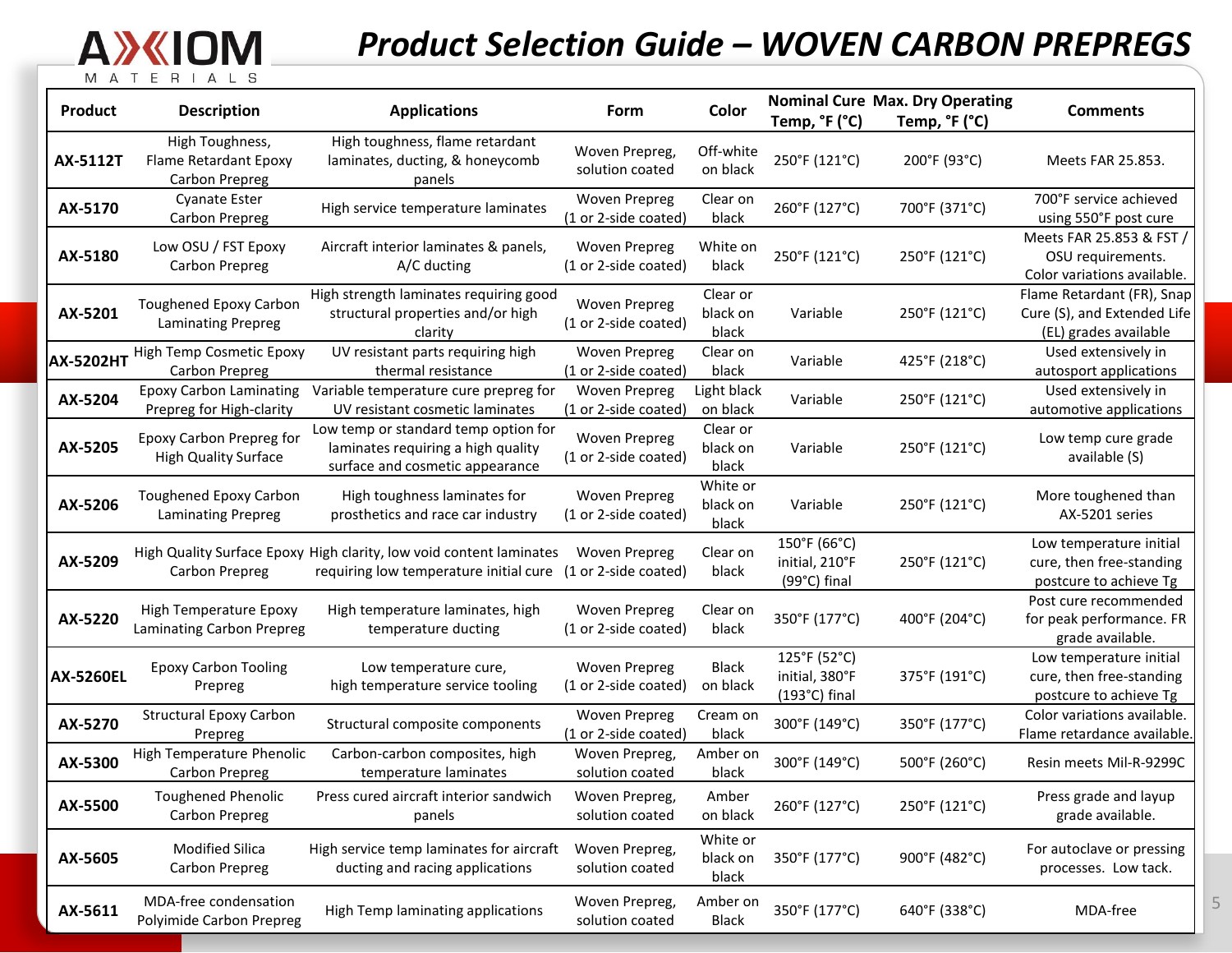

Note: All unidirectional prepregs are available in E-glass (E), S2 Glass (S), Carbon (C), Aramid (A) reinforcements

| Product | <b>Description</b>                                                        | <b>Applications</b>                                                                                   | <b>Form</b>                   | <b>Matrix</b><br><b>Color</b> | <b>Nominal Cure</b><br>Temp, °F (°C) | <b>Max. Dry Operating</b><br>Temp, °F (°C) | <b>Comments</b>                                                                        |
|---------|---------------------------------------------------------------------------|-------------------------------------------------------------------------------------------------------|-------------------------------|-------------------------------|--------------------------------------|--------------------------------------------|----------------------------------------------------------------------------------------|
| AX-6111 | General Purpose<br>Flame Retardant Epoxy<br><b>Unidirectional Prepreg</b> | Aircraft flooring, high-rise<br>flooring, cargo liners, high impact<br>surfaces, UAVs, sporting goods | UD prepreg<br>(2-side coated) | Off white                     | 250°F (121°C)                        | 200°F (93°C)                               | Meets FAR 25.853.                                                                      |
| AX-6180 | Low FST/OSU Epoxy<br><b>Unidirectional Prepreg</b>                        | Aircraft interior components,<br>seatbacks, doublers                                                  | UD prepreg<br>(2-side coated) | White                         | 250°F (121°C)                        | 250°F (121°C)                              | Meets FAR 25.853 & FST<br>/ OSU requirements.                                          |
| AX-6200 | Toughened, High Clarity Epoxy<br><b>Unidirectional Prepreg</b>            | Performance sporting goods,<br>automotive parts & components                                          | UD prepreg<br>(2-side coated) | Clear or light<br>black       | 250°F (121°C)                        | 250°F (121°C)                              | General purpose                                                                        |
| AX-6201 | <b>Toughened Epoxy</b><br><b>Unidirectional Prepreg</b>                   | High strength laminates requiring<br>good structural properties and/or<br>high clarity                | UD prepreg<br>(2-side coated) | Clear or light<br>black       | Variable                             | 250°F (121°C)                              | Flame Retardant (FR),<br>Snap Cure (S), and<br>Extended Life (EL) grades<br>available. |
| AX-6206 | <b>Toughened Epoxy</b><br><b>Unidirectional Prepreg</b>                   | High toughness laminates for<br>prosthetics and race car industry                                     | UD prepreg<br>(2-side coated) | White or<br>light black       | Variable                             | 250°F (121°C)                              | More toughened than<br>AX-6201 series                                                  |
| AX-6270 | <b>Structural Epoxy</b><br><b>Unidirectional Prepreg</b>                  | Structural composite components                                                                       | UD prepreg<br>(2-side coated) | Cream                         | 300°F (149°C)                        | 350°F (177°C)                              | Color variations available.<br>Flame retardance<br>available.                          |

All data is provided for informational purposes only and does not guarantee or warranty a specification for which Axiom Materials assumes legal responsibility. Users should perform verification and testing to determine suitability for their specific process and curing conditions. Refer to the Safety Data Sheet (SDS) and label for safe use and handling instructions. This product is for industrial/commercial use and must be applied by trained personnel only.

AXIOM MATERIALS, Inc. 2320 Pullman St. Santa Ana, CA 92705

### PRODUCT SUPPORT

| <b>PHONE</b>   | (949) 623-4400             |
|----------------|----------------------------|
| EMAIL          | Support@AxiomMaterials.com |
| <b>WFBSITF</b> | www.AxiomMaterials.com     |
| FAX            | $(949)$ 261-6009           |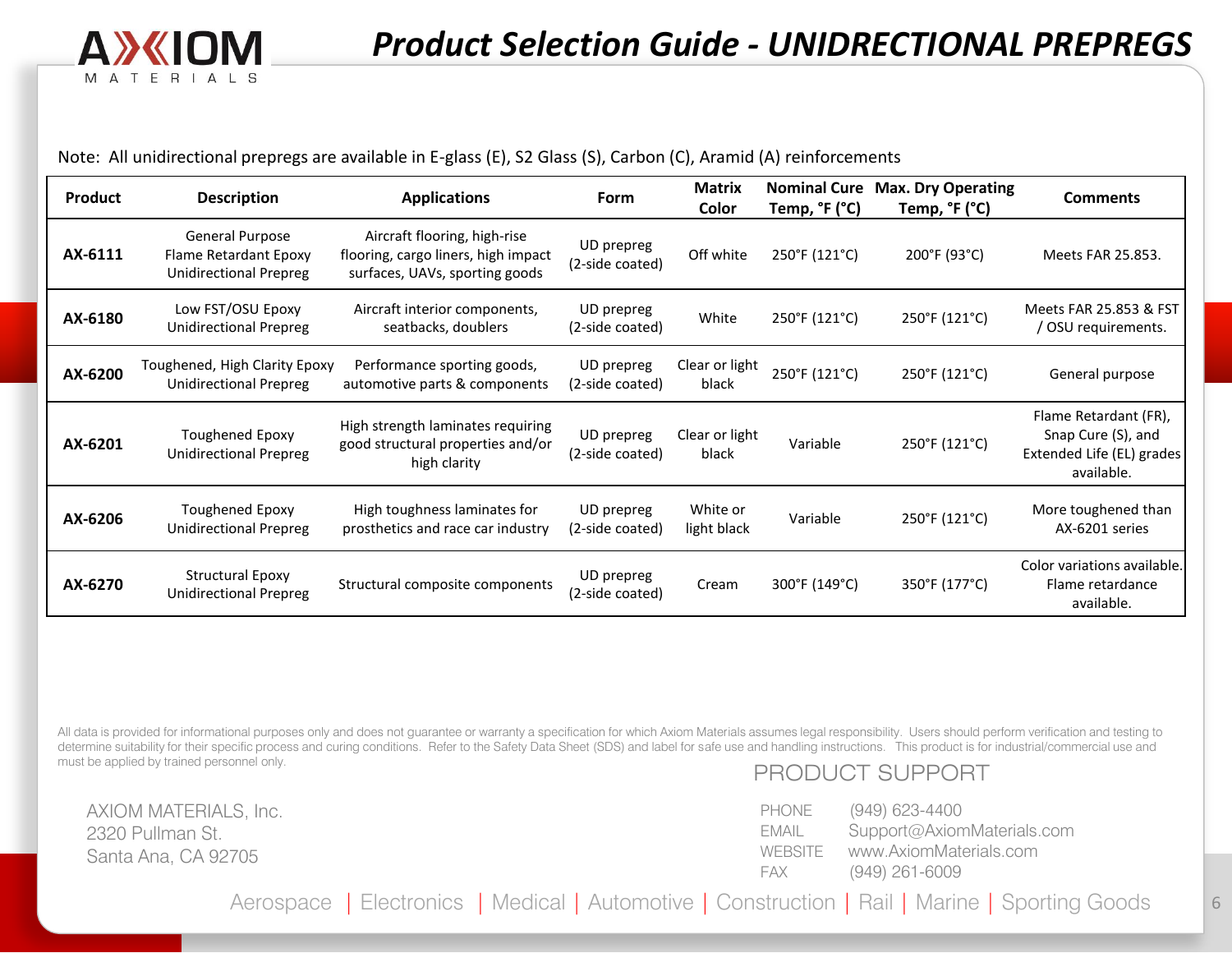

## *Product Selection Guide – FILM ADHESIVES*

| <b>Product</b> | <b>Description</b>                                                    | <b>Applications</b>                                                                                                                                                            | Form                                            | Color           | Temp, °F (°C)                     | <b>Nominal Cure Max. Dry Operating</b><br>Temp, °F (°C) | <b>Comments</b>                                                                                                              |
|----------------|-----------------------------------------------------------------------|--------------------------------------------------------------------------------------------------------------------------------------------------------------------------------|-------------------------------------------------|-----------------|-----------------------------------|---------------------------------------------------------|------------------------------------------------------------------------------------------------------------------------------|
| AX-2114        | <b>High Performance</b><br><b>Toughened Epoxy</b><br>Film Adhesive    | High performance / high peel bonding<br>applications for metallic and composite<br>substrates                                                                                  | Adhesive film,<br>supported                     | Off-white       | 250°F (121°C)                     | 200°F (93°C)                                            | Also available unsupported.<br>Color variations available.                                                                   |
| AX-2115        | Enhanced Peel, High<br>Performance Toughened<br>Epoxy Film Adhesive   | High performance / high peel bonding<br>applications for metallic, composite, and<br>thermoplastic substrates                                                                  | Adhesive film,<br>supported                     | Red             | 250°F (121°C)                     | 200°F (93°C)                                            | Also available unsupported.<br>Color variations available.                                                                   |
| AX-2116        | <b>Highest Performance</b><br><b>Toughened Epoxy</b><br>Film Adhesive | Aerospace grade bonding applications<br>for metallic and composite substrates                                                                                                  | Adhesive film,<br>supported                     | Off-white       | 250°F (121°C)                     | 250°F (121°C)                                           | Also available unsupported.                                                                                                  |
| AX-2121        | Variable Temp. Cure Epoxy<br>Film Adhesive                            | Low temperature curing / prototype<br>development / snap curing                                                                                                                | Adhesive film,<br>supported                     | Cream           | 160°F (71°C)                      | 250°F (121°C)                                           | Various colors available.<br>Also available unsupported.                                                                     |
| AX-2130        | High Temperature,<br><b>Toughened Epoxy Film</b><br>Adhesive          | High temperature metal / metal or<br>composite bonding, honeycomb bonding                                                                                                      | Adhesive film,<br>supported                     | Blue            | 325°F (163°C)                     | 350°F (177°C)                                           | Also available unsupported.<br>Color variations available.                                                                   |
| AX-2140        | Film Adhesive                                                         | Surface finishing of composite parts. Co-<br>Epoxy Surfacing & Finishing cure with prepreg to reduce pitting and<br>smooth part surfaces.<br>Eliminates fill, fair, and repair | Adhesive film,<br>supported                     | Grey            | 250°F (121°C) or<br>350°F (177°C) | 250°F (121°C)                                           | Color variations available.<br>May be consolidated with<br>lightning strike materials.<br>Low temperature cure<br>available. |
| AX-2150        | <b>Modified Thermosetting</b><br>Film Adhesive                        | Low weight / medium load bonding<br>applications. Honeycomb peel strength<br>improvement                                                                                       | Lightweight<br>adhesive film,<br>unsupported    | Light Blue      | 250°F (121°C) or<br>350°F (177°C) | 250°F (121°C)                                           | Heavier weights and<br>supported versions available.                                                                         |
| AX-2151        | <b>PVB Phenolic Ballistic</b><br>Film Adhesive                        | Bonding promotion and high energy load<br>transfer between fabrics for ballistic<br>applications                                                                               | Adhesive film,<br>unsupported                   | Green           | 250°F (121°C)                     | 200°F (93°C)                                            | Typically used in aramid<br>ballistic laminates.                                                                             |
| AX-2190        | <b>Foaming Epoxy</b><br>Core Splice Adhesive                          | Core splicing and edge-bonding of<br>honeycomb cores and paneling                                                                                                              | Medium weight<br>adhesive film,<br>small sheets | Light<br>Orange | 250°F (121°C) or<br>350°F (177°C) | 300°F (149°C)                                           | Available in a variety of<br>forms. Flame retardant<br>versions are available.                                               |
| AX-2700        | <b>Foaming Epoxy Core Sheet</b>                                       | Low density foaming core material for<br>composite components                                                                                                                  | Low density<br>sheets                           | Blue            | 250°F (121°C) or<br>350°F (177°C) | 300°F (149°C)                                           | Used widely in auto racing &<br>sporting goods applications                                                                  |

All data is provided for informational purposes only and does not guarantee or warranty a specification for which Axiom Materials assumes legal responsibility. Users should perform verification and testing to determine suitability for their specific process and curing conditions. Refer to the Safety Data Sheet (SDS) and label for safe use and handling instructions. This product is for industrial/commercial use and must be applied by trained personnel only.